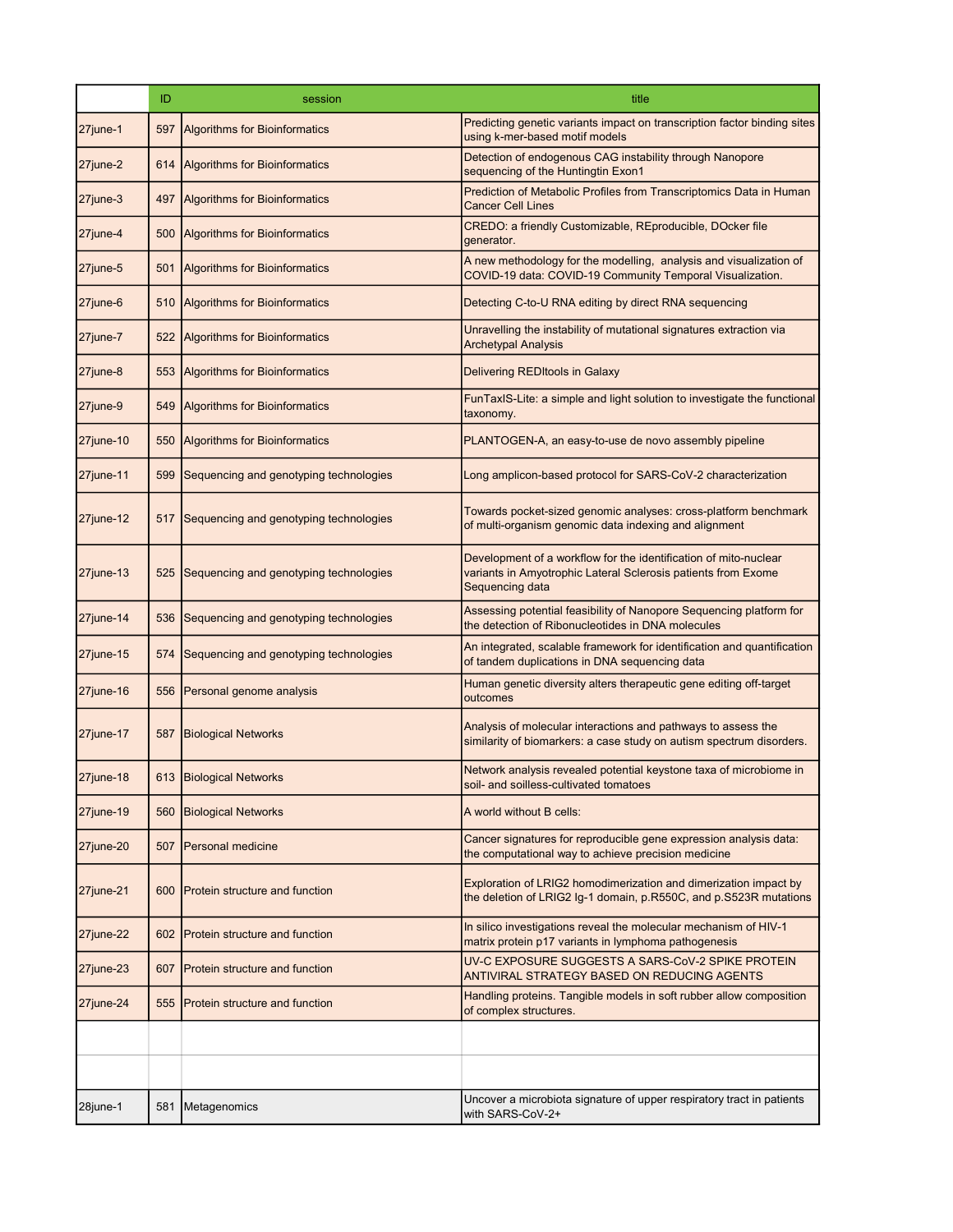| 28june-2  | 596 | Metagenomics                                     | MetaPhage: an automated pipeline for analyzing, annotating, and<br>classifying bacteriophages in metagenomics sequencing data.                                       |
|-----------|-----|--------------------------------------------------|----------------------------------------------------------------------------------------------------------------------------------------------------------------------|
| 28june-3  | 504 | Metagenomics                                     | hgtseq: a standard pipeline to study horizonal gene transfer                                                                                                         |
| 28june-4  | 558 | Metagenomics                                     | Computational analysis of shotgun metagenomics data from<br>Parkinson patients highlights the presence of specific molecular<br>pathways enriched in unknown species |
| 28june-5  | 565 | Metagenomics                                     | Spectral segments as bacterial biomarkers                                                                                                                            |
| 28june-6  | 584 | Multi-omics data analysis and integration        | Polympact: exploring functional relations among common human<br>genetic variants                                                                                     |
| 28june-7  | 609 | Multi-omics data analysis and integration        | Recent achievements of the EOSC-Life project                                                                                                                         |
| 28june-8  | 505 | Multi-omics data analysis and integration        | A comprehensive investigation of histotype-specific microRNA and<br>their variants in early stage ovarian cancer                                                     |
| 28june-9  | 520 | Multi-omics data analysis and integration        | OneData for biobank data federation                                                                                                                                  |
| 28june-10 | 539 | Multi-omics data analysis and integration        | Unravelling microenvironment heterogeneity of ovarian cancer: a<br>portray of innate and acquired platinum chemoresistance                                           |
| 28june-11 | 561 | Multi-omics data analysis and integration        | A multi-omics machine learning approach to find reliable signatures<br>for TNBC patients' prognosis prediction                                                       |
| 28june-12 | 498 | Pangenomics                                      | Chromosome communities in the human pangenome                                                                                                                        |
| 28june-13 | 577 | Single-cell data analysis                        | SINGLE CELL RNA SEQUENCING OF IMMUNOSUPPRESSIVE<br>NEUTROPHILS FROM G-CSF TREATED DONORS                                                                             |
| 28june-14 | 578 | Single-cell data analysis                        | LACE 2.0: an interactive tool for longitudinal cancer evolution                                                                                                      |
| 28june-15 | 588 | Single-cell data analysis                        | CIA inspector: A Cluster Independent Annotation method to<br>investigate cell identities in scRNA-seq data                                                           |
| 28june-16 | 592 | Single-cell data analysis                        | Harmonizing annotation of single cells with the Cell Marker Accordion                                                                                                |
| 28june-17 | 527 | Single-cell data analysis                        | Differential cellular communication analysis from single cell RNA<br>sequencing data with scSeqComm                                                                  |
| 28june-18 | 572 | Single-cell data analysis                        | Cell-cell communication analysis from single-cell data: comparison of<br>approaches using datasets of normal mammary gland and breast<br>cancer                      |
| 28june-19 | 583 | Spatial transcriptomics                          | Tissue transcriptomic on pancreatic cancer: different approaches                                                                                                     |
| 28june-19 | 518 | Gene regulation, transcriptomics and epigenomics | A microRNA regulatory network driven by the epigenetic factor LSD1<br>in Glioblastoma                                                                                |
| 28june-19 | 534 | Gene regulation, transcriptomics and epigenomics | EpiStatProfiler: a new R package for the qualitative analysis of DNA<br>methylation.                                                                                 |
| 28june-19 | 535 | Gene regulation, transcriptomics and epigenomics | MC profiling: a novel approach to dissect DNA methylation<br>heterogeneity from genome-wide bisulfite sequencing data                                                |
| 28june-19 | 554 | Gene regulation, transcriptomics and epigenomics | Deregulated IncRNAs in Alzheimers Disease inferred by weighted<br>gene co-expression network analysis                                                                |
|           |     |                                                  |                                                                                                                                                                      |
| 29june-1  | 521 | Bioimaging                                       | Artificial intelligence to detect patients affected by COVID-19                                                                                                      |
| 29june-2  | 590 | Biological data management                       | Submission to European Genome-phenome Archive (EGA): from<br>months to hours.                                                                                        |
| 29june-3  | 593 | Biological data management                       | Processing MALDI/ToF spectra for differential peptidomics in a<br>clinical asset                                                                                     |
| 29june-4  | 603 | Biological data management                       | expressyouRcell: shooting for space-time changes in gene<br>expression in cells                                                                                      |
| 29june-5  | 566 | Biological data management                       | BIOCHAIN-AI: a platform for securely sharing and analysing<br>microbiological data.                                                                                  |
| 29june-6  | 568 | Biological data management                       | Developing of a Molecular Tumor Registry of a National Cancer<br>Center on 1988 NGS solid tumor profiles                                                             |